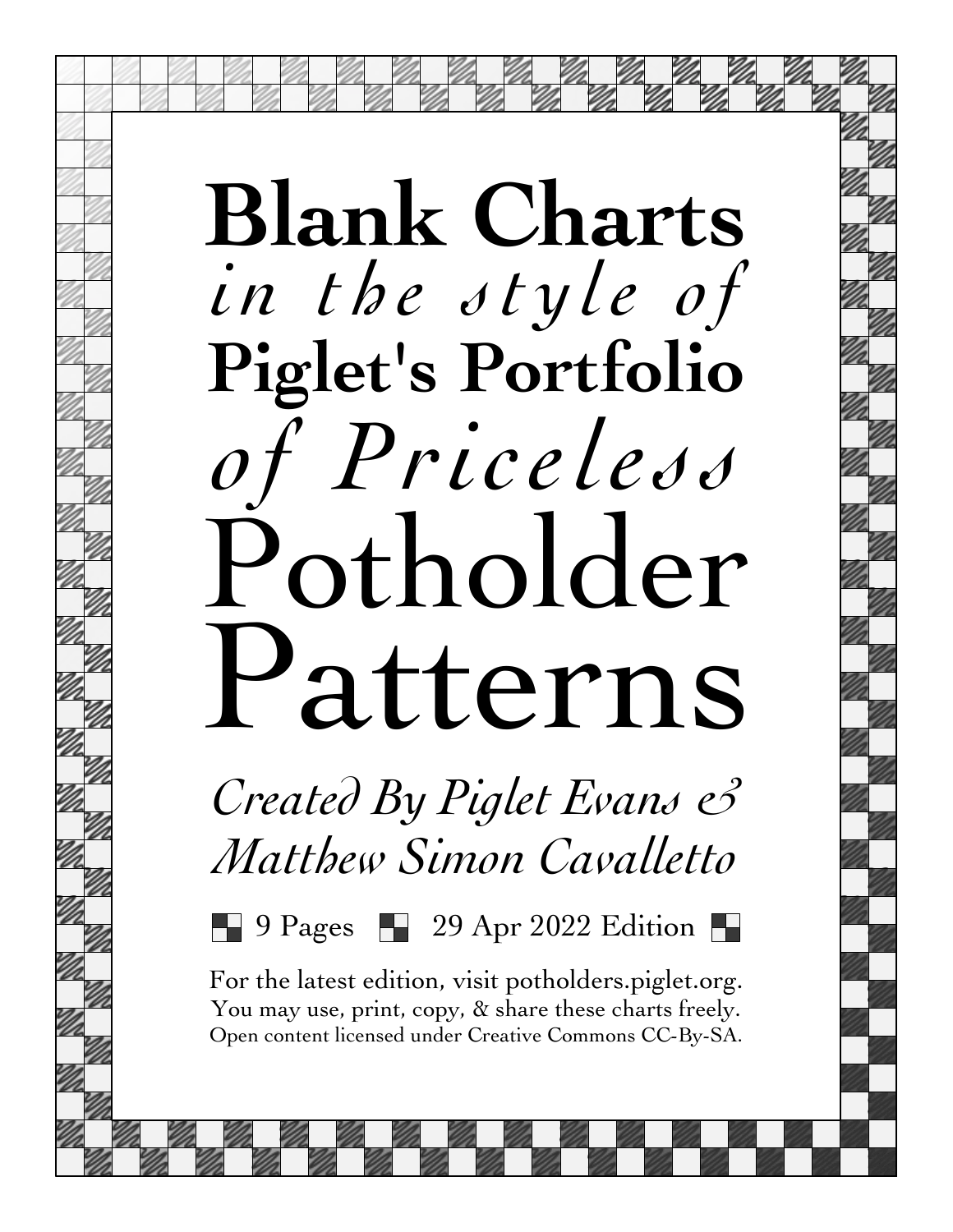

**\_\_\_\_\_\_\_\_\_\_\_\_\_\_\_\_\_\_\_\_\_\_\_\_\_\_**

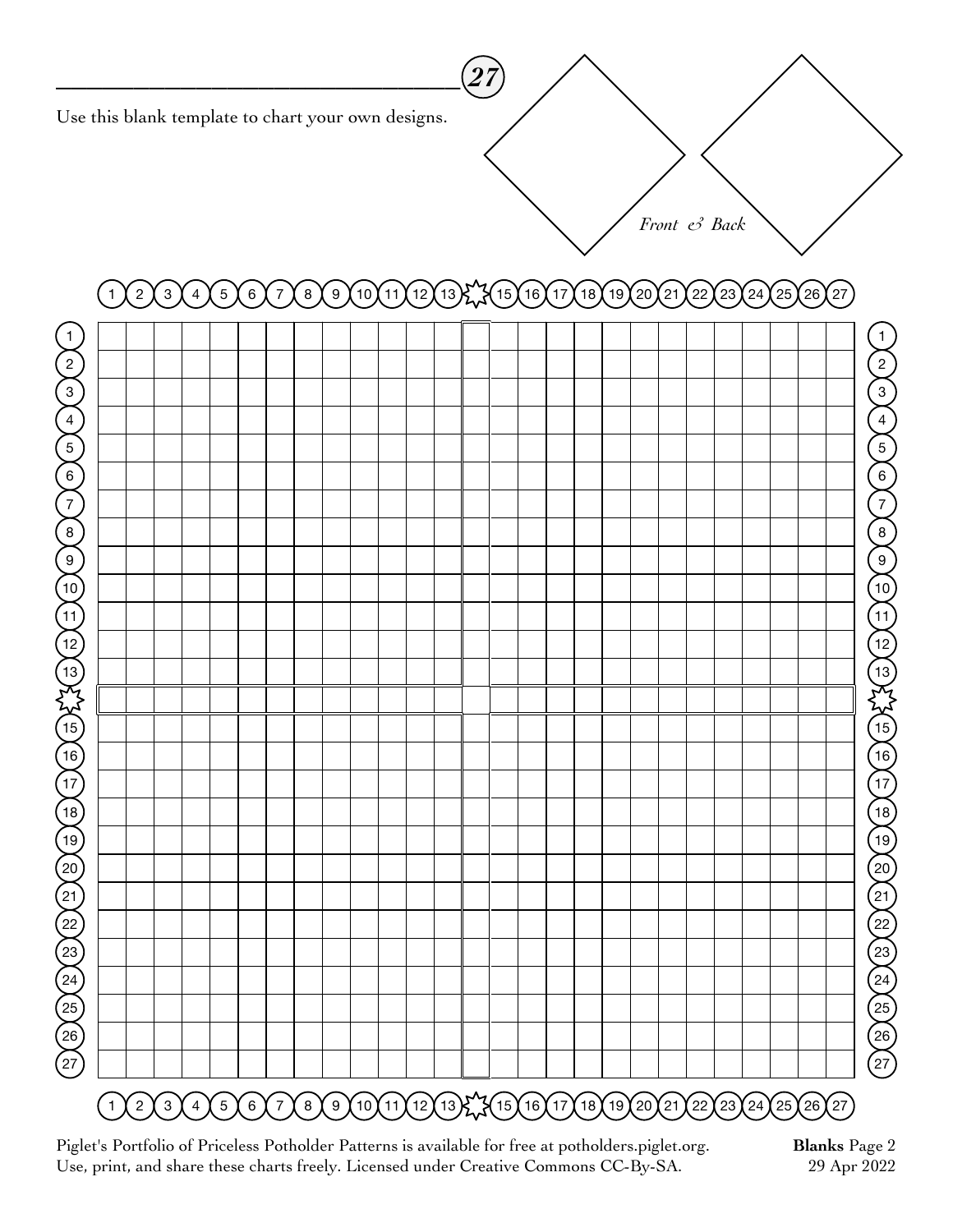**\_\_\_\_\_\_\_\_\_\_\_\_\_\_\_\_\_\_\_\_\_\_\_\_\_\_**



**Blanks** Page 3 29 Apr 2022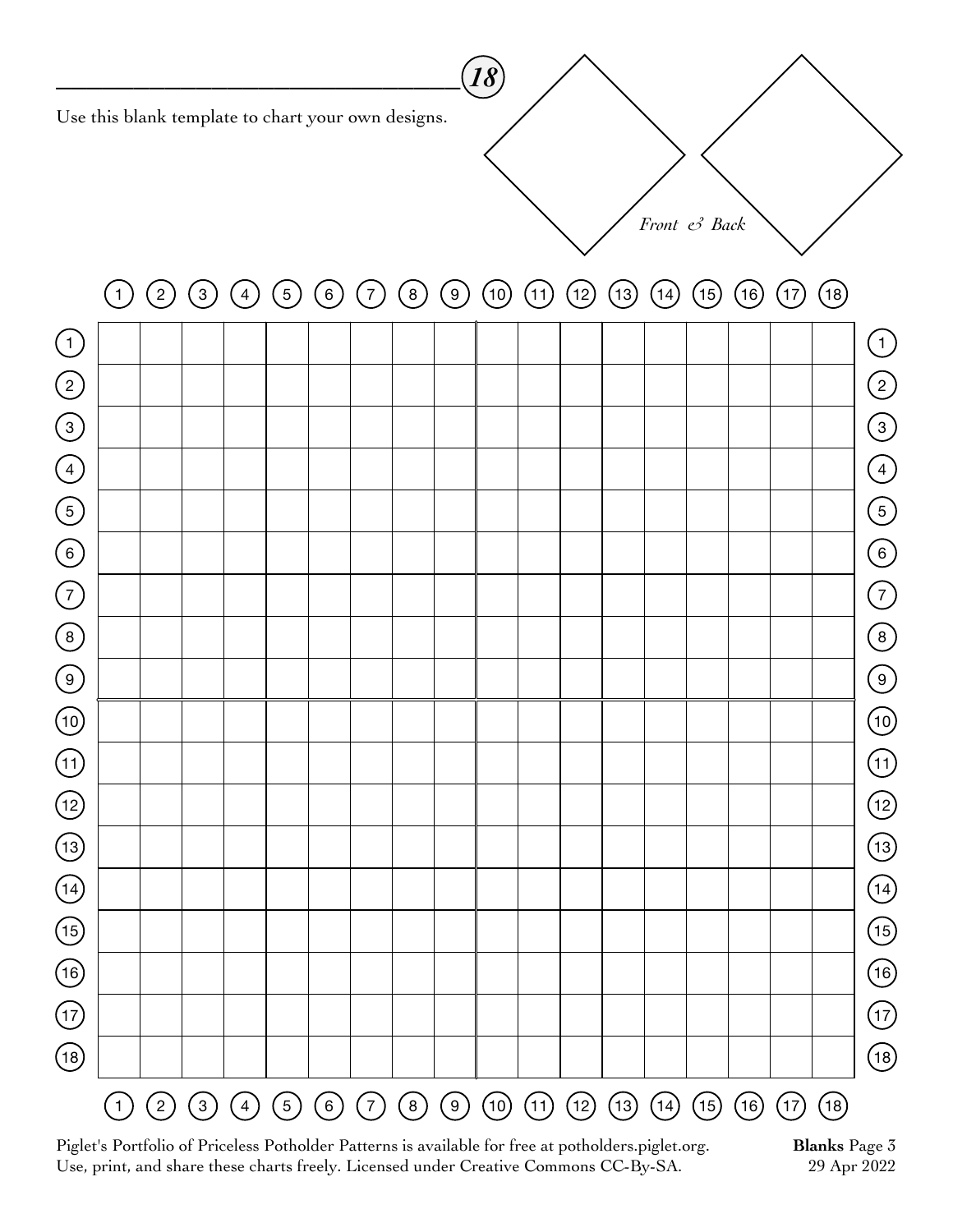**\_\_\_\_\_\_\_\_\_\_\_\_\_\_\_\_\_\_\_\_\_\_\_\_\_\_**



Piglet's Portfolio of Priceless Potholder Patterns is available for free at potholders.piglet.org. Use, print, and share these charts freely. Licensed under Creative Commons CC-By-SA.

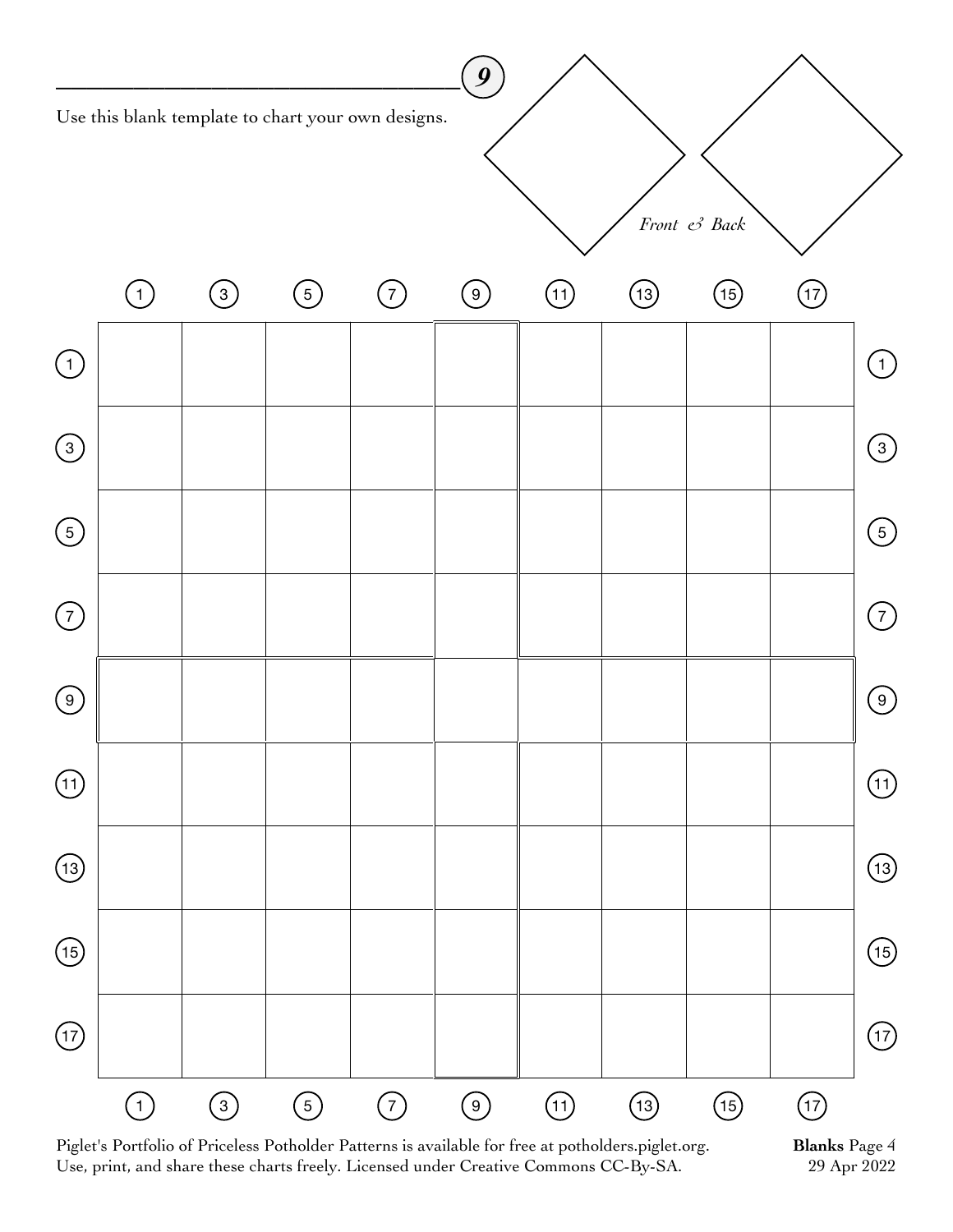**\_\_\_\_\_\_\_\_\_\_\_\_\_\_\_\_\_\_\_\_\_\_\_\_\_\_**



 

Piglet's Portfolio of Priceless Potholder Patterns is available for free at potholders.piglet.org. Use, print, and share these charts freely. Licensed under Creative Commons CC-By-SA.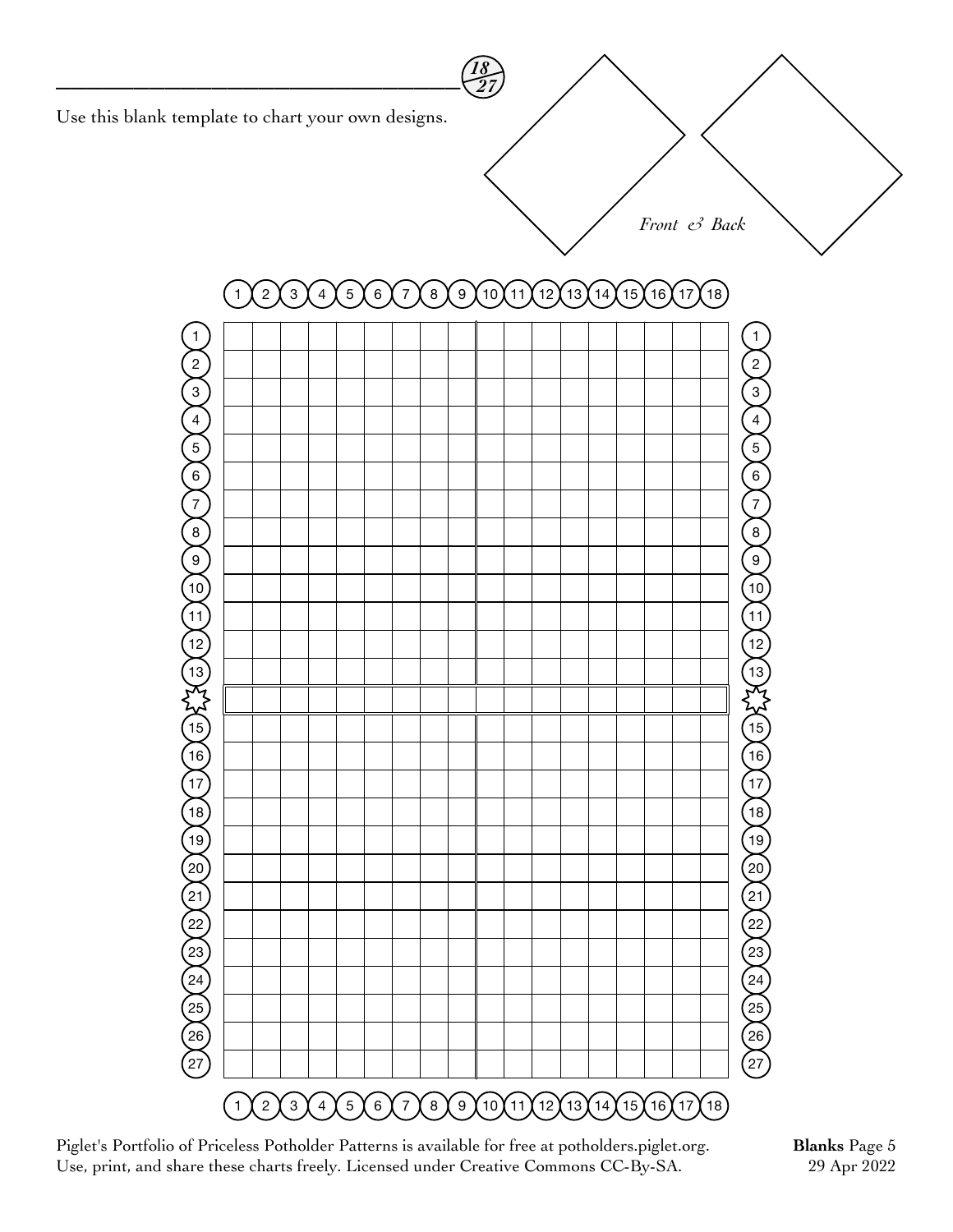**\_\_\_\_\_\_\_\_\_\_\_\_\_\_\_\_\_\_\_\_\_\_\_\_\_\_**

| $(11)(12)(13)\times (15)(16)(17)$<br>$\ensuremath{\mathsf{3}}$<br>$\sqrt{5}$<br>$\,6\,$<br>$\left[8\right]$<br>(9(10)<br>(18)(19)<br>$\mathbf{2}$<br>$\overline{a}$<br>(20)<br>(21<br>23<br>$\frac{24}{ }$<br>25<br>(26)<br>$\overline{7}$<br>22<br>(27) |                                                                                |                                                                                                                       |  |
|----------------------------------------------------------------------------------------------------------------------------------------------------------------------------------------------------------------------------------------------------------|--------------------------------------------------------------------------------|-----------------------------------------------------------------------------------------------------------------------|--|
| $\left(1\right)$<br>$\left( \begin{matrix} 2 \end{matrix} \right)$<br>$\widetilde{\left(3\right)}$<br>$\left(4\right)$<br>$\left(5\right)$<br>$\widehat{6}$                                                                                              | Ш<br>Ш<br>I<br>U<br>Ш<br>I<br>I<br>U<br>Ш<br>I<br>U<br>U                       | $\mathbf{1}$<br>$\sqrt{2}$<br>Π<br>U<br>$\sqrt{3}$<br>Π<br>$\overline{4}$<br>U<br>$\overline{5}$<br>П<br>$\,6\,$<br>U |  |
| $\widehat{Z}$<br>$\left( \begin{matrix} 8 \end{matrix} \right)$<br>$\left( \begin{matrix} 9 \end{matrix} \right)$                                                                                                                                        | I<br>Ш<br>$\begin{bmatrix} \phantom{-}\end{bmatrix}$<br>I                      | $\overline{7}$<br>Π<br>$\overline{8}$<br>U<br>$\left[9\right]$                                                        |  |
| $\widetilde{(\mathrm{10})}$<br>$\widetilde{\mathbb{H}}$                                                                                                                                                                                                  | U<br>Ш<br>I<br>I<br>I<br>U<br>Ш<br>Ш<br>U                                      | П<br>$\left(10\right)$<br>U<br>$\left(1\right)$                                                                       |  |
| $\widetilde{\left(12\right)}$<br>$\widetilde{(\mathbb{13})}$                                                                                                                                                                                             | I<br>$\begin{bmatrix} \phantom{-}\end{bmatrix}$                                | Π<br>$\left(12\right)$<br>U<br>$\widehat{13}$                                                                         |  |
| <b>AMA</b><br>$\widetilde{\mathcal{A}}$                                                                                                                                                                                                                  | Ш<br>I                                                                         | مبر<br>15)<br>15)<br>Л<br>(16)                                                                                        |  |
| $\widetilde{\mathcal{F}}$<br>$\widetilde{\mathcal{A}}$                                                                                                                                                                                                   | U<br>$\begin{bmatrix} \phantom{-} \end{bmatrix}$<br>Ш<br>I<br>I                | U<br>$\widehat{17}$<br>Π<br>$\left(18\right)$<br>U                                                                    |  |
| $\widetilde{\mathcal{F}}$<br>$\widetilde{20}$                                                                                                                                                                                                            | $\begin{bmatrix} \phantom{-}\end{bmatrix}$<br>Ш<br>Ш<br>I<br>Л<br>U<br>U<br>ш  | $\left(19\right)$<br>Л<br>$\left( 20 \right)$<br>U                                                                    |  |
| $\widetilde{21}$<br>$\sum$                                                                                                                                                                                                                               | $\begin{bmatrix} \phantom{-} \end{bmatrix}$<br>U<br>Ш<br>Ш<br>Ш<br>I<br>U<br>U | $\sum_{i=1}^{n}$<br>$\sum_{22}$<br>(23)                                                                               |  |
| $\frac{23}{24}$<br>$\frac{24}{25}$<br>$\frac{25}{27}$                                                                                                                                                                                                    | U                                                                              | $\left(24\right)$                                                                                                     |  |
|                                                                                                                                                                                                                                                          | U                                                                              | $\begin{pmatrix} 25 \\ 26 \\ 27 \end{pmatrix}$                                                                        |  |
| (5)<br>$\frac{2}{\lambda}$<br>$\left(3\right)$<br>(6)<br>(8)<br>$\frac{4}{1}$<br>$\sqrt{7}$                                                                                                                                                              |                                                                                |                                                                                                                       |  |

*Front & Back*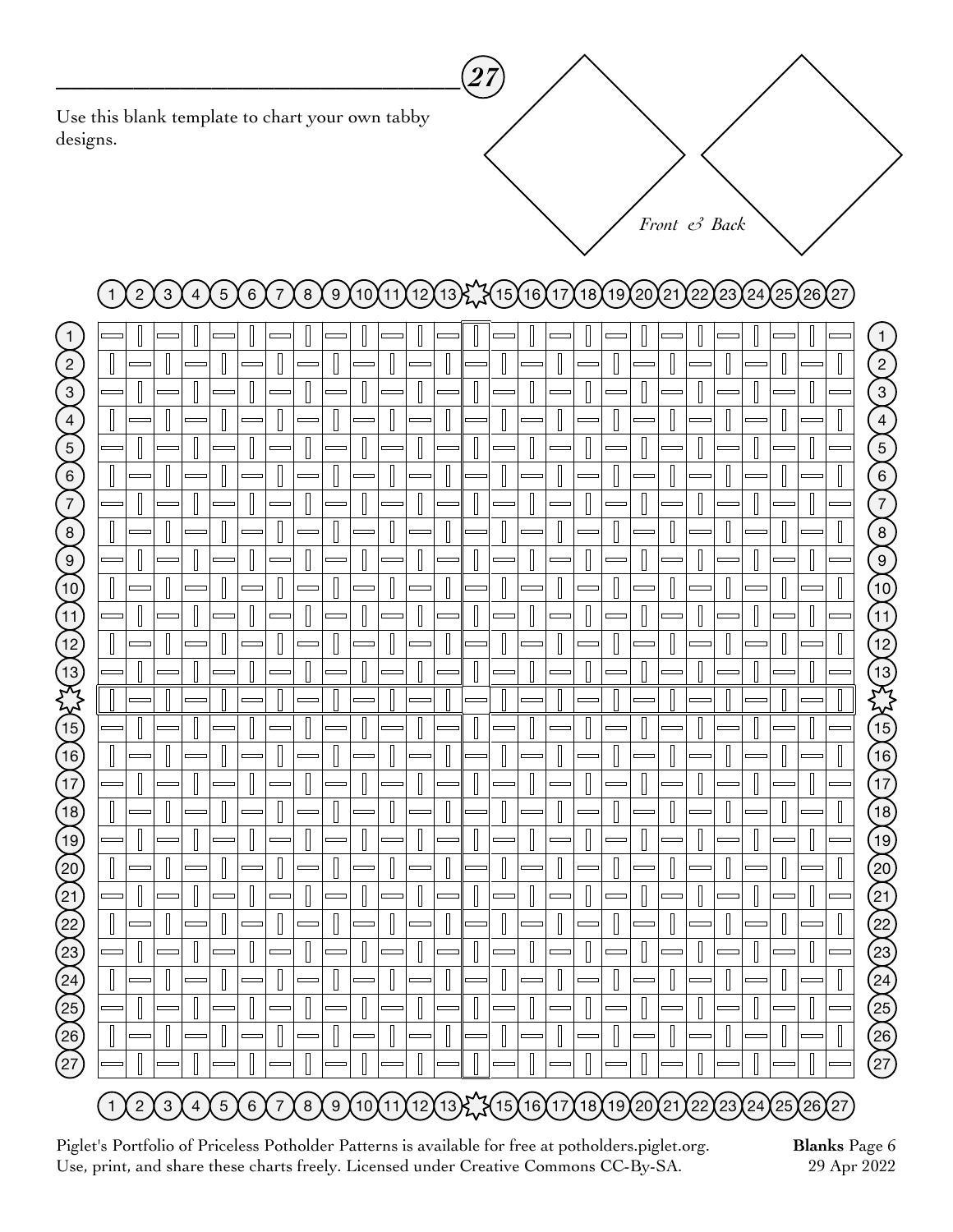**\_\_\_\_\_\_\_\_\_\_\_\_\_\_\_\_\_\_\_\_\_\_\_\_\_\_**



**Blanks** Page 7 29 Apr 2022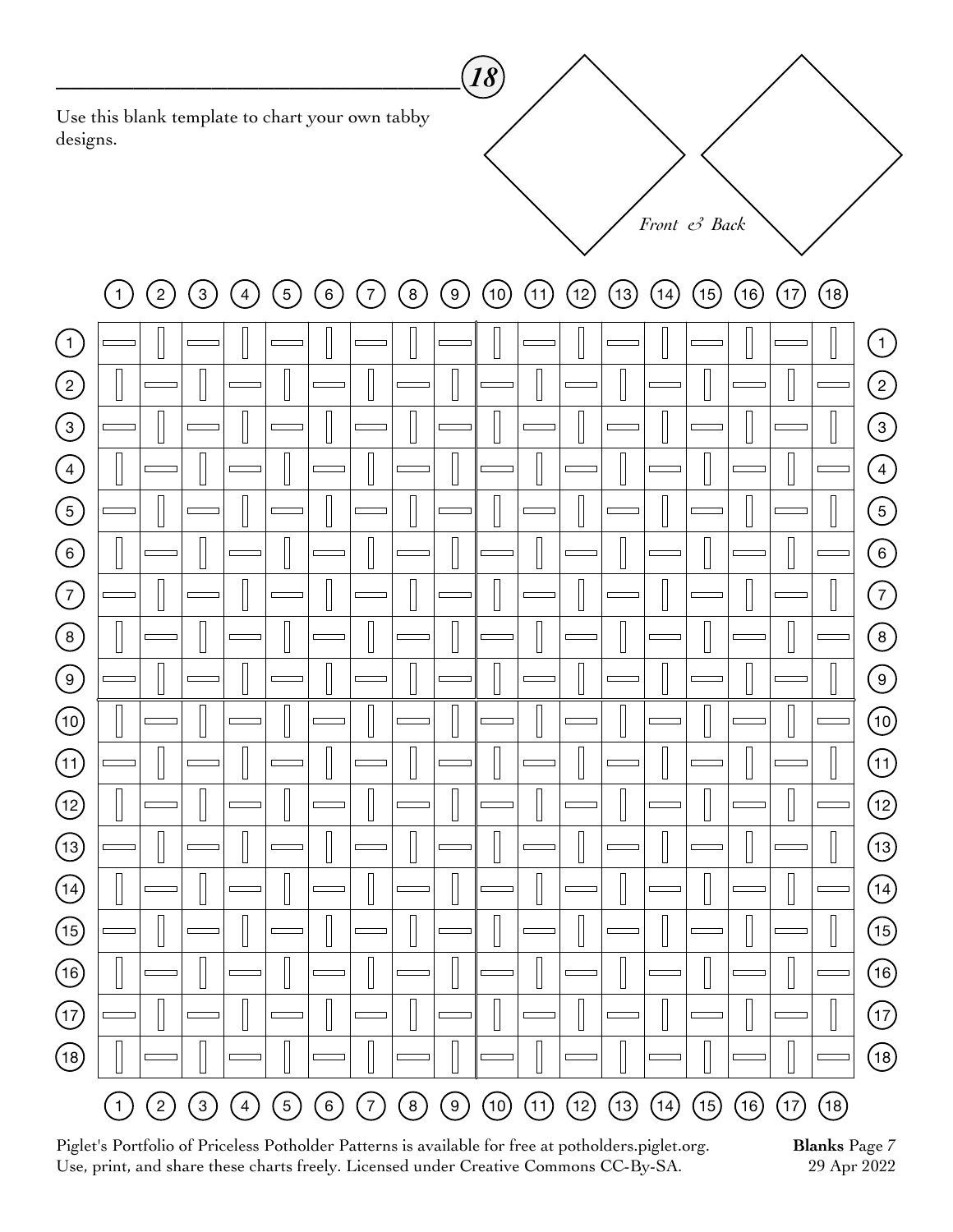**\_\_\_\_\_\_\_\_\_\_\_\_\_\_\_\_\_\_\_\_\_\_\_\_\_\_**

Some grid squares are pre-colored to show forced choices for alternating-color shadow weave.



*Front & Back*

Piglet's Portfolio of Priceless Potholder Patterns is available for free at potholders.piglet.org. Use, print, and share these charts freely. Licensed under Creative Commons CC-By-SA.

**Blanks** Page 8 29 Apr 2022